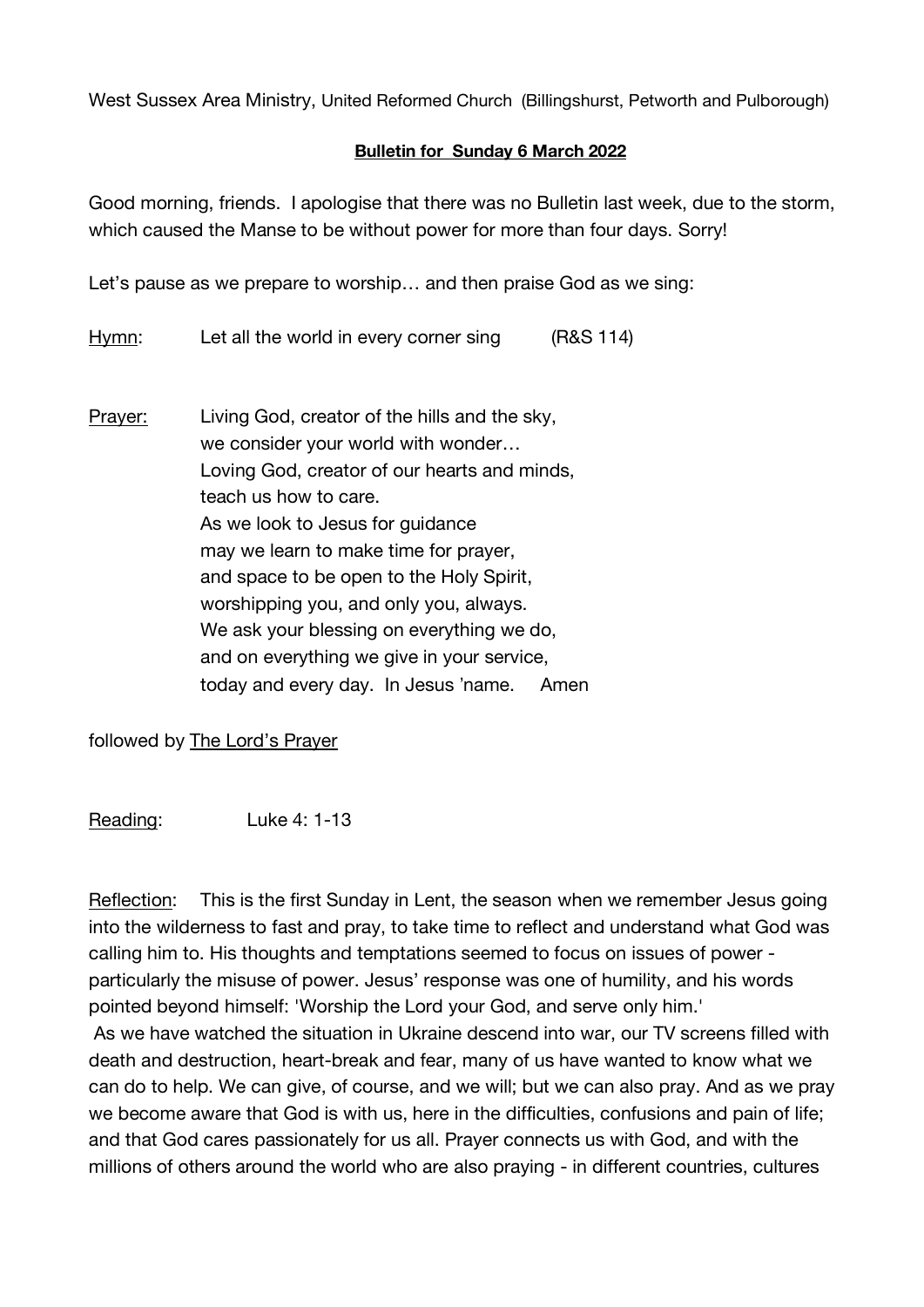and religions; in different words and languages; but always from the heart. Lent is a time for prayer, and this year more so than ever. So let us pray….

Hymn: Lead us, heavenly Father, lead us (R&S 543)

Prayers: Starting with a prayer for Ukraine from the Joint Public Issues Team

God of all, with alarm and concern we bring before you the military intervention in Ukraine. In a world you made for peace and flourishing, we lament the use of armed force. We mourn every casualty of this conflict, every precious life extinguished by war. We pray comfort for those who grieve and those who are fearful. Hear our longing that leaders and nations will honour the worth of all people by having the courage to resolve conflict through dialogue. May all our human failings be transformed by your wonderful grace and goodness. We ask this in the name of Christ, the author of peace and sustainer of Creation. Amen. God of all, we hold before you our communities, those we love and worry about, especially those known to us in pain, sickness or loss. In Jesus "name we ask all our prayers including the unspoken prayers of our hearts… Amen

Hymn: God is love: let heaven adore him (R&S 95)

Blessing: May we follow Jesus, in prayer and humility, and may the blessing of God Father, Son and Holy Spirit, be with us and with all those we love, this week, and always. Amen

\*\*\*\*\*\*\*\*\*\*\*\*\*\*\*\*\*\*\*\*\*\*\*\*\*\*\*\*\*\*\*\*\*\*\*\*\*\*\*\*\*\*\*\*\*\*\*\*\*\*\*\*\*\*\*\*\*\*\*\*\*\*\*\*\*\*\*\*\*\*\*\*\*\*\*\*\*\*